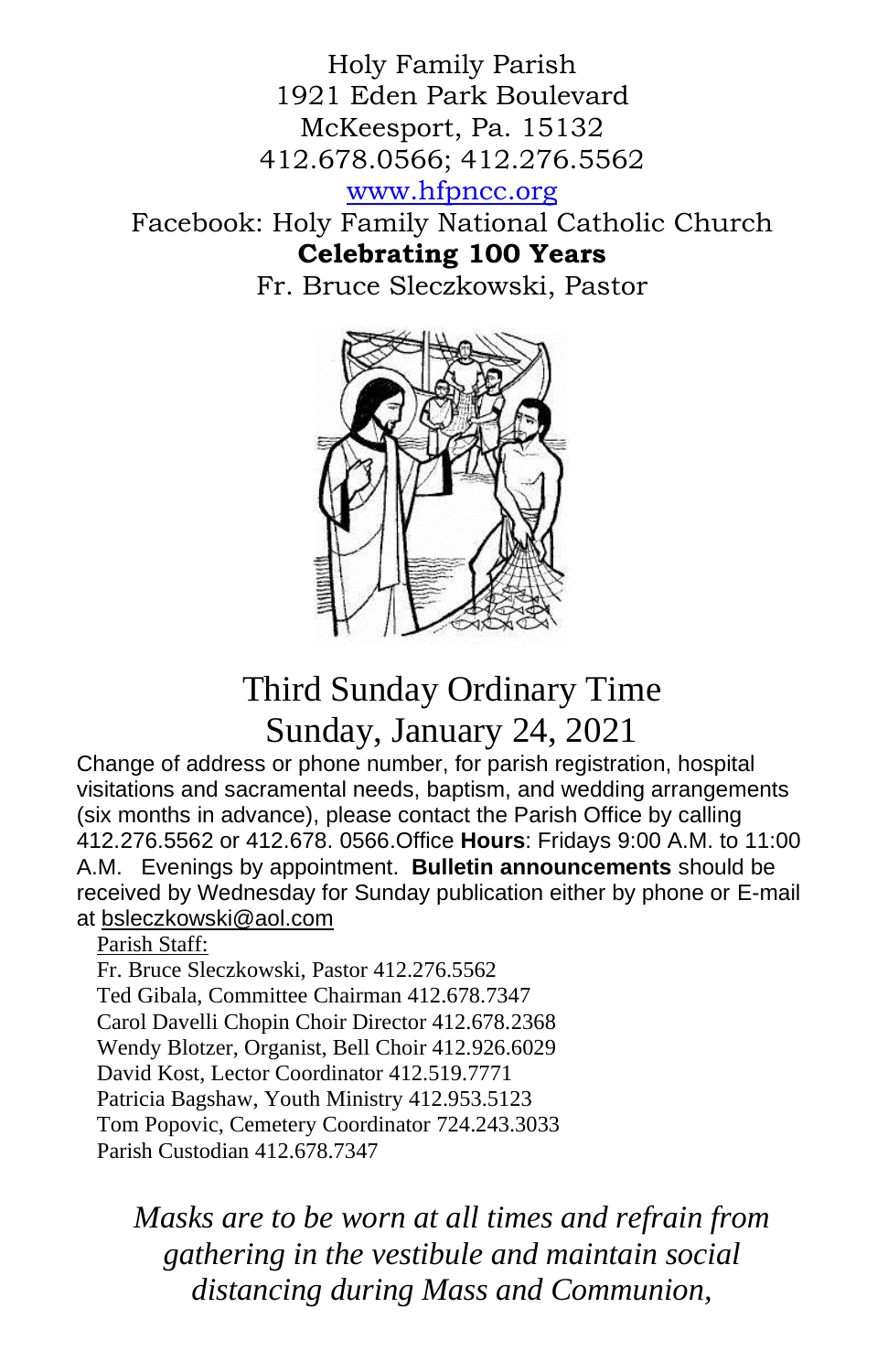# **This Week**

Sunday, January 24, 2021 **Constants Constructed Avenue** Condinary Times 3

Holy Mass 9:00 A.M. **+Joann DeBartolo** Int. Karen DeBartolo; +Phillip Kotulsky (8<sup>th</sup> Ann.) Int. Mildred Kotulsky & Family SOCL Classes 10:15 A.M. Holy Mass 2008 11:00 A.M.

#### **Sunday, January 31, 2021 Septuagesima Sunday**

Music Scholarship Sunday

Holy Mass 9:00 A.M. SOCL Classes 10:15 A.M. Holy Mass 2008 11:00 A.M.

### **Condolences**

Holy Family Parish expresses it sympathies and love to Jane Contrella and Family upon the death of husband and father, Richard Contrella. Eternal rest grant to him Lord and let the perpetual light shine upon him. May he rest in peace.

### **Music Scholarship Sunday**

Help support future musicians in the PNCC by giving generously to the Scholarship Fund. Special envelopes are in the Fair Share packets. Scholarship applications are available on the National United Choirs website [www.nucmusicscholarship.weebly.com](http://www.nucmusicscholarship.weebly.com/) Deadline for applying is May 1, 2021. *Please contact Fr. Bruce to reserve special requiem prayer request for 2021. Call 412.276.5562 or email* 

*bsleczkowski@aol.com*

## **Pre-Lenten Season**

Next Sunday we will begin the period of Pre-Lent. It is the Christian period of preparation before the beginning of the [liturgical season](https://en.wikipedia.org/wiki/Liturgical_year) of [Lent](https://en.wikipedia.org/wiki/Lent) which starts on [Septuagesima](https://en.wikipedia.org/wiki/Septuagesima_Sunday)  [Sunday,](https://en.wikipedia.org/wiki/Septuagesima_Sunday) including [Sexagesima Sunday,](https://en.wikipedia.org/wiki/Sexagesima_Sunday) [Quinquagesima](https://en.wikipedia.org/wiki/Quinquagesima_Sunday)  [Sunday](https://en.wikipedia.org/wiki/Quinquagesima_Sunday) (commonly called Shrove Sunday), as well as [Shrove](https://en.wikipedia.org/wiki/Shrove_Monday)  [Monday,](https://en.wikipedia.org/wiki/Shrove_Monday) and culminates on [Shrove Tuesday,](https://en.wikipedia.org/wiki/Shrove_Tuesday) also known as [Mardi Gras](https://en.wikipedia.org/wiki/Mardi_Gras). The Pre-Lenten season can also be call Shrovetide. During the season it is customary for Christians to ponder what [Lenten sacrifices](https://en.wikipedia.org/wiki/Lenten_sacrifice) they will make for Lent. Another hallmark of Shrovetide is the opportunity for a last round of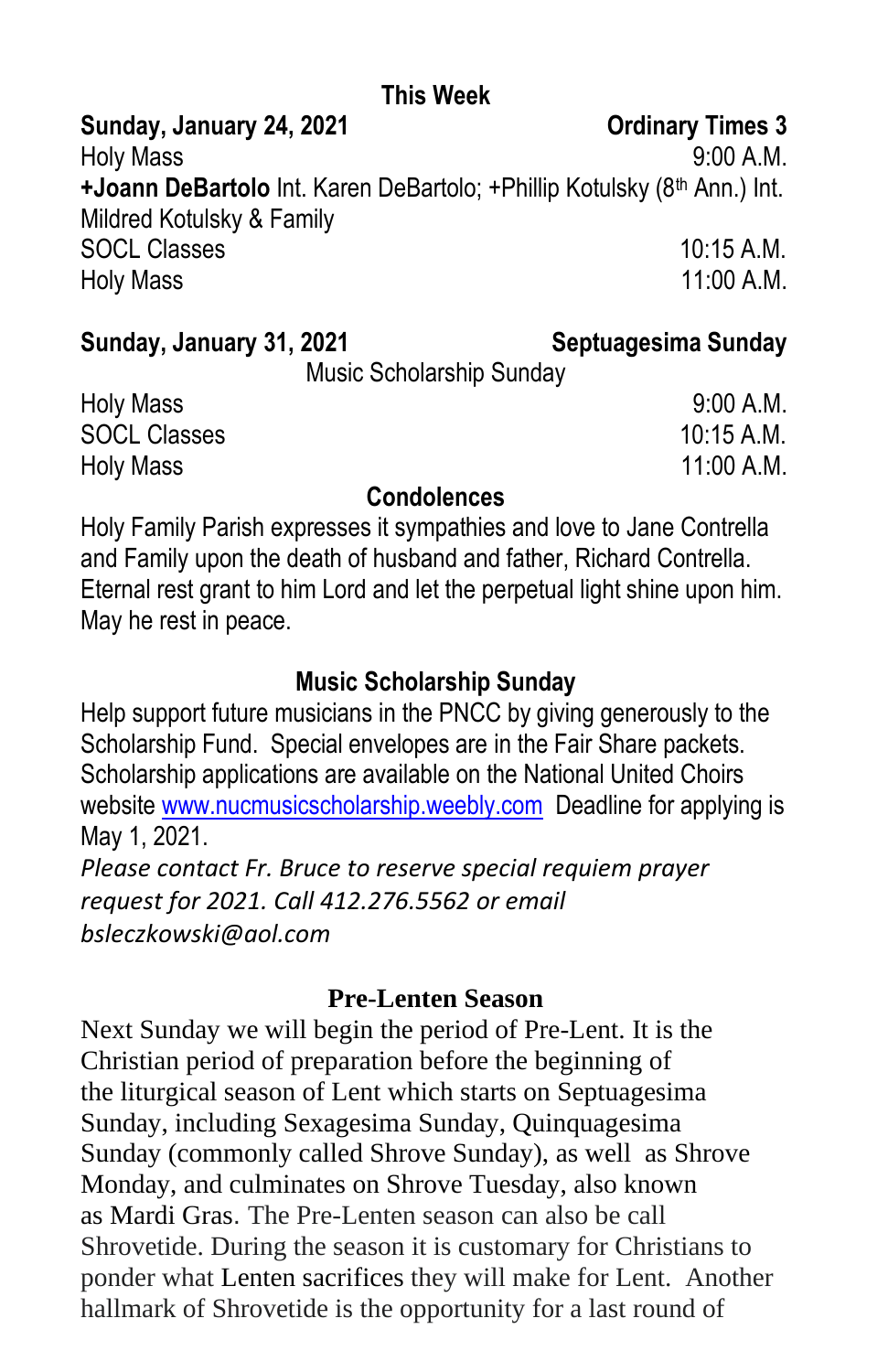merrymaking associated with [Carnival](https://en.wikipedia.org/wiki/Carnival) before the start of the somber Lenten season. On the final day of the season, Shrove Tuesday, many traditional Christians, make a special point of self-examination, of considering what wrongs they need to repent, and what amendments of life or areas of spiritual growth they especially need to ask God's help in dealing with. During Pre-Lent, many churches place a basket in the [narthex](https://en.wikipedia.org/wiki/Narthex) to collect the previous year's [Holy Week](https://en.wikipedia.org/wiki/Holy_Week) palm branches that were blessed and distributed on the [Palm Sunday](https://en.wikipedia.org/wiki/Palm_Sunday) and are burned to make the ashes used during the services held on Ash Wednesday.

#### **Gospel Word Search**

"Repent and believe the good news!"

The story of Jonah is meant to make a point - that sometimes we need to repent, and that it isn't impossible to do so. Nineveh was a famously wicked city, and Jonah was understandably reluctant to go anywhere near it with the message of repentance (hence all the business with the whale as he ran away). But when he does go to Nineveh, he is as surprised as anyone that they hear and act on his message. This is a simple story: do not allow the simplicity to blunt the effect of your reading. Think about phrases like "...it took three days to cross it...", imagine what it means, and read accordingly! Save your special emphasis for two important events: the people listening to Jonah ("...and the people of Nineveh believed in God...") and God relenting. These are the keys to the reading and link us to the Gospel where we will hear Jesus preaching repentance as Jonah did. As I preached last

| E | в  | А | s | w | o | L |   | о | F | ARRESTED       | <b>GALILEE</b> | GOOD          |
|---|----|---|---|---|---|---|---|---|---|----------------|----------------|---------------|
| D | E  | т | s | Е | R | R | А |   |   | <b>NEWS</b>    | <b>HAND</b>    | <b>REPENT</b> |
|   |    |   |   |   |   |   |   |   |   | <b>BELIEVE</b> | <b>CASTING</b> | <b>FOLLOW</b> |
| s | L. | Ε | E | c | L | о | s | Ε | R | <b>JAMES</b>   | ZEBEDEE        | <b>BOAT</b>   |
| E |    | Е | м | А | N | н | F | T | c |                |                |               |
| E | E  | D | А | L | E | т | А | N | А |                |                |               |
| L | ٧  | Е |   | R | т | s | м | E | S |                |                |               |
| 1 | E  | в | м | D | Ε | L | w | P |   |                |                |               |
| L | D  | Ε | γ | о |   | P | м | E |   |                |                |               |
| А | И  | z | в | о | А | т | s | R | N |                |                | ررسا          |
| G | o  | D | o | G | D | N | А | н | G |                |                |               |